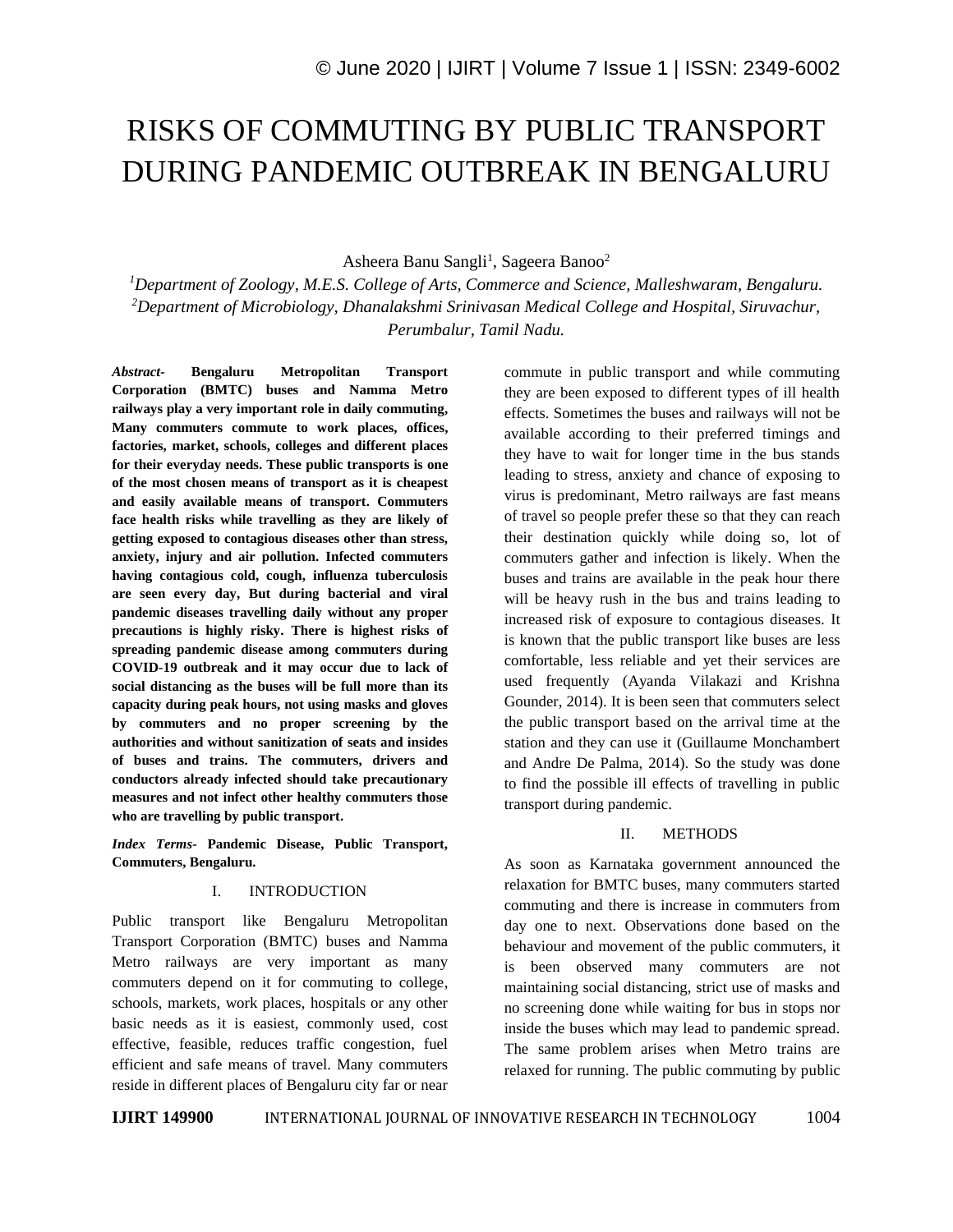transport should take necessary steps not to get infected or spread the pandemic diseases.

## III. DISCUSSIONS AND CONCLUSIONS

The various possible risks for exposure to various ill health effects for the commuters might be due to longer distance travelling exposed to infected commuters, crowded public transport as there will be no distance maintaining, due to overcrowding of bus or trains. The symptomatic commuters may infect healthy commuters by coughing, sneezing, spitting, vomiting during which lot of viruses are released from infected person which lead to infection of healthy people and asymptomatic infected commuters are more dangerous as do not show any symptoms and infect many people and spread to families and the whole area and increase the chain of infection. Infected Commuters, drivers, conductors and authorized people will spread infections when healthy commuters do not wear masks and gloves, not maintain social/physical distancing and not wash their hands and exposed body parts with soaps and sanitizers. It is noted that one person spreads COVID -19 to nine persons and there is high risks of community spread of virus in buses (Arvind Hari Kumar 2020). The sanitization of buses and trains should be done every time. The public should not share cell phones and eatables during travelling. After commuting the commuters should and must wash their exposed body with clean soap and water and sanitizers and maintain social distancing and wear masks during travelling and before joining the family take precautionary measures by washing the exposed clothes. If they are buying and carrying anything from markets try to throw the plastic or paper coverings in bins and keep the things outside for some time if they are not using immediately.

It is duty of every Bengaluru citizens to keep the buses and trains clean, no misbehavior in the public buses and trains, and avoid spreading contagious disease to others. maintain health and hygiene in the public places, trains and buses. Proper screening of the commuters while boarding the buses and trains. Maintaining of limited number of commuters in buses and trains. Union health ministry and ICMR has asked and appealed all states to prohibit the use and spitting of smokeless tobacco, paan masala , areca nut in public places (Economic times., 2020). The experts say vaccine for corona virus may still be a year away and may take long time its better to stay at home which help in slow spread of the virus (Travis Pitman.,2020). Which is not possible normally because many people go out for work and lead their new normal life. It is been noted some people are excited and move to new normal and many are concerned with physical health and changes in the society after lockdown (Amy Morin.,2020).The BMTC buses and Namma Metro trains are very much beneficial for the commuters as they provide concession for community for travelling, they provide pooling and reduce congestion of traffic. It is very important that BMTC and Namma Metro should increase the number of buses and trains during peak hours so that commuters can use efficiently during COVID -19 pandemic, It is important that safety kits and screening must be done for conductors, drivers, guards and the authorities coming in contact with the public. Though pandemic disease cannot be cured quickly in populated city but safety measures and immune boosting can be done and stay safe and at the same time herd immunity happens when so many people in a community become immune to infectious disease that it stops the disease from spreading (Healthline., April  $2<sup>nd</sup>$  2020) and it happens when people have built in natural immunity or vaccinated against the viruses which leads to not spreading of disease to others. Studies shows that staffs and nurses working in Jayadeva Institute of Cardiovascular Sciences and Research (SJICSR) have developed herd immunity to COVID 19 and they were commuting to work every day during lockdown also would have been exposed to viruses while commuting and this was proved by testing with IgG ELISA test (Times of India, 2020).

### **REFERENCES**

Ayanda Vilakazi, and Krishna Gounder (2014) Commuters Perception of Public Transport Service in South Africa., *Journal of Social Sciences (COES and R) SS* Vol 3 No 1 :258-270

Guillaume Mon Chambet, Andre De Palma. T.), (2014) Public Transport Reliability and Commuters Stratergy, *Journal of Urban Economics.* Vol 81 :14- 29